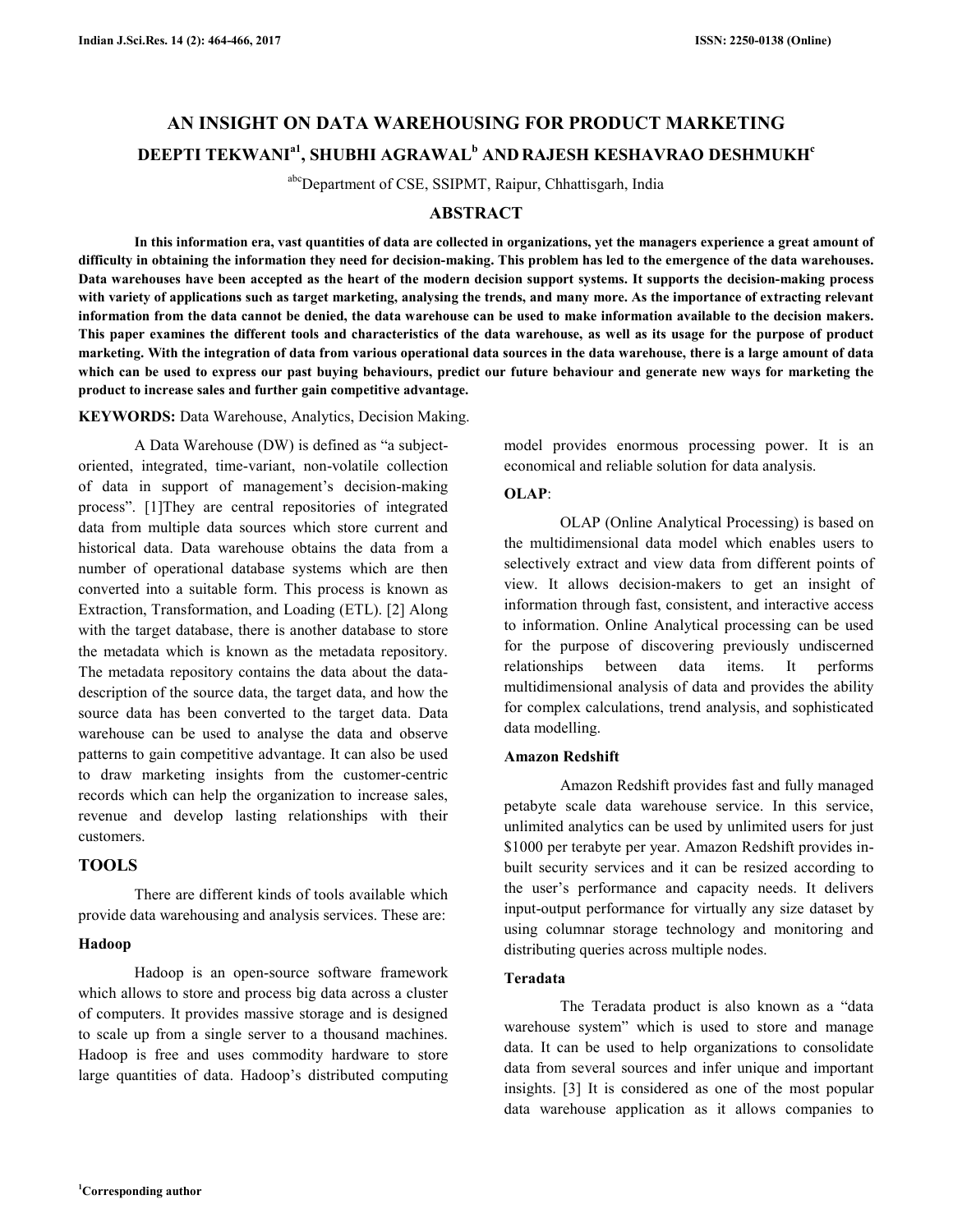analyse data in an easy manner. It consists of two divisions namely data analytics and marketing applications. The Teradata's product can be used for business analysis as the data warehouses can keep track of the company records such as sales, customer preferences, etc. One of the most important aspect of this application is that it partitions data into hot and cold, where hot data is frequently used.

# **CHARACTERISTICS**

 The different characteristics of the data warehouses are mainly divided in the following categories:

#### **Subject – Oriented**

 The data in the data warehouse is arranged around specific subjects such as sales, customers and product. This arrangement is differs from the transactional systems where data is organized by business processes. The data warehouses store relevant data in accordance with the requirement of the organization's staff which will use the data. As the data warehouse is subject-oriented, it can easily be used to analyse a particular subject area.

#### **Integrated**

 The data warehouse is used to integrate the data from multiple data sources. The integration of data is performed to define a unique representation of the data coming from different sources. This is an important feature of the data warehouse as the same data is defined in different ways in the different systems which could make the data analysis a time-consuming process. The problems such as naming conflicts and data inconsistencies can be resolved through this feature.

## **Time Variant**

 A data warehouse maintains historical data which spans over years unlike the transactional databases, where only the recent data such as for the day, week or month are stored. The data amassed in the data warehouse is identified with a specific time period. In order to observe and discover trends, analysts need large amounts of historical data. This historical data can be utilized to detect deviations, patterns and long-time relationships.

## **Non-Volatile**

 A data warehouse is non-volatile which means that the users cannot change or update the data. [4] The non-volatility feature of the data warehouse ensures that all the users are working with the same data. The warehouse is updated by the information technology department rather than by the users of the data warehouse. Only after the loading process from the operational systems is done, the users can access the data with the help of queries.

# **DATA STORAGE**

 The storage of data in the data warehouse is done with the help of the ETL(Extract, Transform and Load) process. ETL are an important component in the data warehouse environment to ensure dataset in the data warehouse are cleansed from several OLTP(Online Transaction Processing) systems. The ETL process begins with the extraction of data from various operational databases. The extracted data is then transformed into a consistent format for the data warehouse. The cleansing of data and improvement of the data's quality are also performed in this step. Ultimately, in the next step, the data is uploaded and saved in the target data warehouse. This step is known as loading. Thus, the data is cleaned, transformed, and catalogued before being made available for data mining and analytical functions. [5]During the uploading of new data, the data warehouse is not available for query session. [6] The ETL process are an essential component which ensures the data integrity in the warehouse.

## **ANALYTICS AND DECISION MAKING**

 Nowadays, people just don't want to collect data, rather they want to understand the meaning underlying the data and use it to aid in the decision-making process. As the quantity of data generated from business systems and other operational devices is increased, the data warehouses are regularly updated so that analysis can be performed on the current statistics of the business to make business decisions. The decision makers are required to read quickly to mission critical needs due to the rapidly changing volatile and competitive markets. [7] Analytics have had a significant impact on research and technologies, since decision makers have become more and more interested in learning from previous data, thus gaining competitive advantage. [8] This can allow them to make more informed decisions, and market to different segments based on their preferences along with the recognition of sales and marketing opportunities. [9] Data analytics is the process of applying algorithms in order to analyse sets of data and extract useful and unknown patterns, relationships, and information. [10] Big data analytics can also enable the construction of predictive models for customer behaviour and purchase patterns, which eventually raises overall profitability.